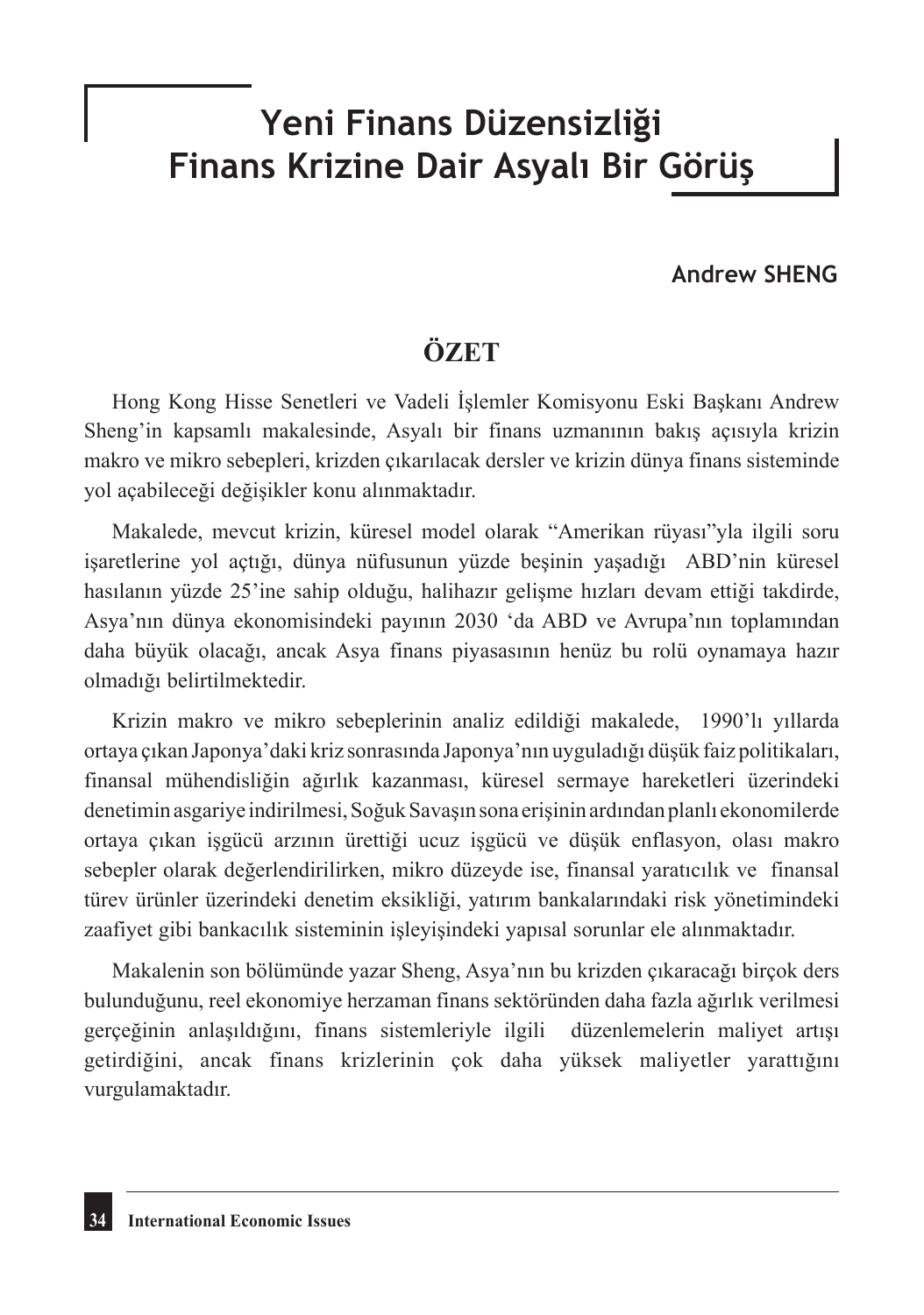# **The New Financial Disorder\* An Asian View of the Financial Crisis**

## **Andrew SHENG\*\***

The years 2007 and 2008 marked an important turning point for the global market economy. Did we witness the peak of global capitalism as well?

One thing is certain: The crisis put a question mark on the American dream as a world model. Americans comprise less than 5 percent of the world population, account for 25 percent of global GDP, and consume annually external resources equivalent to 6 percent of global GDP. For the average Chinese and Indian, who together number 37 percent of world's population, the American goal is impossible for the global natural resources to sustain.

As India and China each grow at more than 8 percent per year, compared to less than 2 percent for the United States, Europe and Japan, the relative balance of power between mature economies and emerging markets will change dramatically. Economist Angus Maddison has projected that by 2018, China will overtake the United States as the largest economy in the world, with India ranked No. 3. By 2030, he estimates, Asia including Japan would account for 53 percent of world GDP, while the United States and Europe would account for 33 percent. If this happens, the global financial architecture would be significantly different from the present.

Asia now accounts for 67 percent of global currency reserves, 55 percent of the world's population and 24.5 percent of world GDP, but only 16 percent of International Monetary Fund quotas, equivalent to its voting power in the Bretton Woods institutions.

My calculations suggest Asian financial markets will be the largest in the world in the next 10 years, assuming financial deepening in Asia continues to improve and Asian currencies appreciate relative to the U.S. dollar and euro. This means that either one Asian currency or Asian currencies as a group will very likely play a role as a global reserve currency by that time.

\_\_\_\_\_\_\_\_\_\_\_\_\_\_\_\_\_\_\_\_\_\_\_\_\_\_\_\_\_

<sup>(\*)</sup> *This article was firs published in China Daily newspaper on 17 November, 2008*

<sup>(\*)</sup> *Former Chairman, Hong Kong Securities and Futures Commission*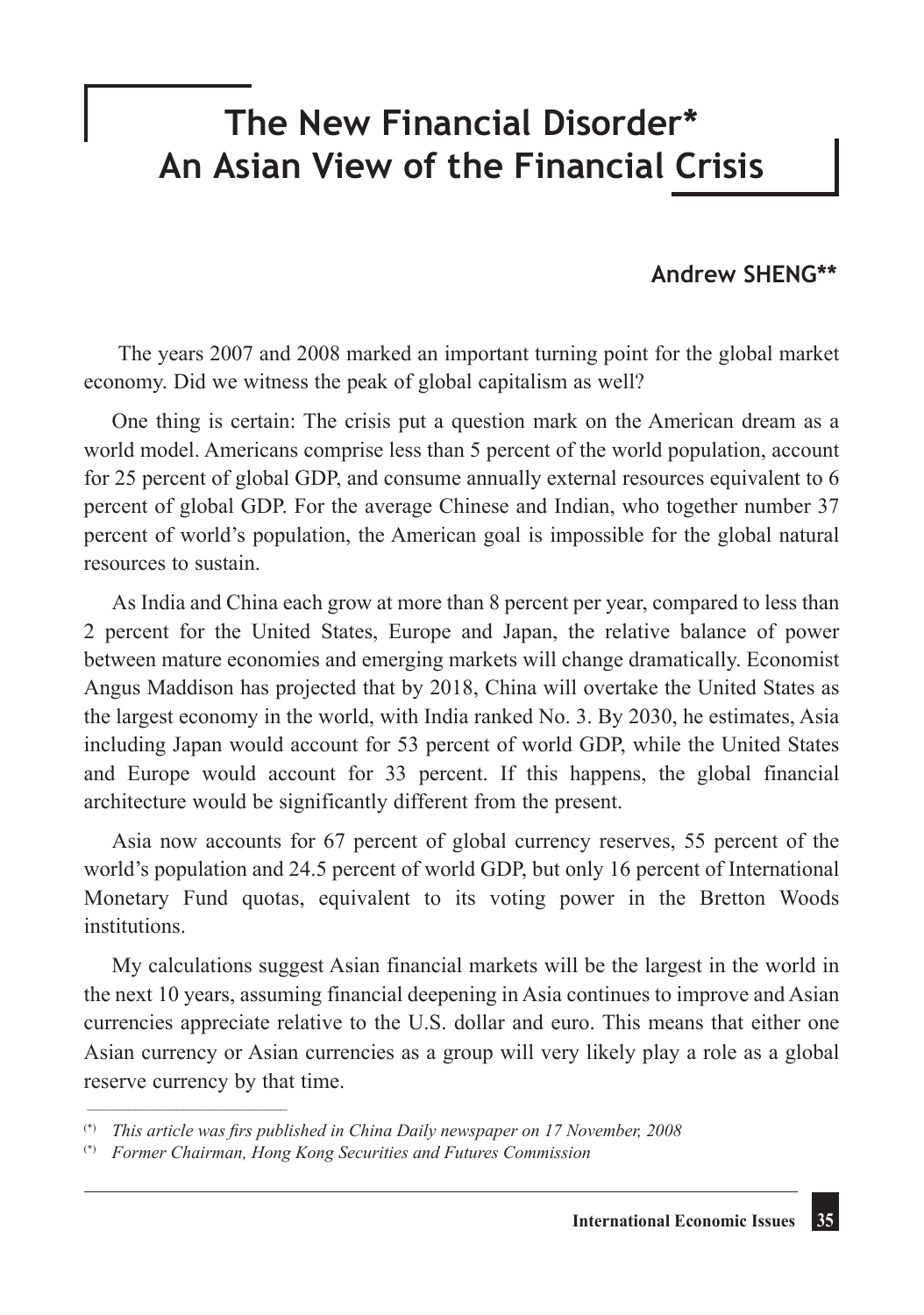Is Asia ready to play that role? Not by far. In the past, emerging markets were dependent on advanced economies for markets and financing. Asia's surplus role has been too recent for that fact to sink in. Asia had to put its excess savings in the West precisely because its own financial system is not ready to intermediate such savings. Its regulatory structure is still evolving, and Asian bureaucrats are neither internationally minded nor prepared psychologically to act in the international monetary order. There are hardly any think tanks in Asia dedicated to the international financial order.

### **Macro Questions**

Four mega-trends preceded the crisis. The first trend was the appearance in 1989 of a labor force with 3 billion people from previous planned economies after the Cold War that provided the world with cheap goods and low inflation for nearly two decades.

The second can be found in the monetary policy responses to the Japanese bubble and deflation since 1990, which gave rise to more than two decades of almost interestfree yen loans globally, creating the famous yen carry trade. Recent estimates of the global carry trade -- essentially the arbitraging of differences in national interest rates and exchange rates -- amounted to \$2 trillion, of which about half involves the yen carry trade. The supply of almost interest-free funding effectively subsidized the rise of financial engineering, which was first applied with great effect in the Asian crisis. The success of such carry trades were then applied and magnified through leverage and derivatives -- a hallmark of the new class of investment banks and hedge funds.

The third force was the emergence of financial engineers, a trend evident after Cold War scientists were laid off and then applied their skills to financial markets. These engineers created financial models to manage risks and staffed the business schools, investment banks and hedge funds that dominated markets. Underlying their sophisticated models, however, was a fatal flaw: They believed the world of risk was a bell-shaped curve that ignored the long-tailed black swan risk. This underestimation of once-in-400-year risks was their undoing.

The fourth trend was the phase of global deregulation for markets. These included tariff reductions under the World Trade Organization, the removal of capital controls under the IMF, and the philosophy that minimal intervention and letting markets determine prices and competition would create global efficiency. Such philosophy permeated textbooks and the international bureaucracy. Essentially, these mega-trends were four arbitrages that created converging globalization – wage arbitrage, financial arbitrage, knowledge arbitrage and regulatory arbitrage.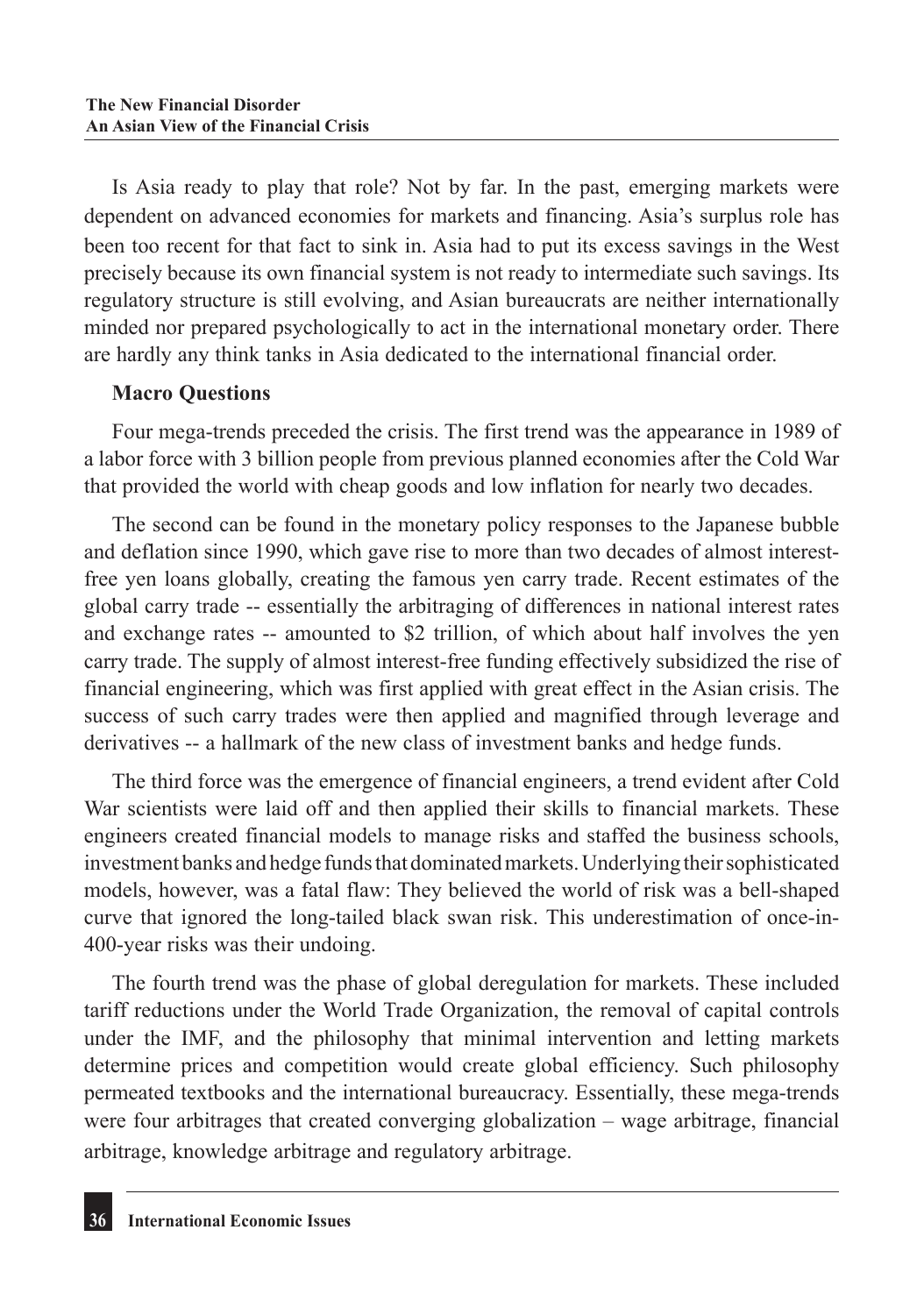At the policy level, the failure of state planning also saw the ebb-tide of Keynesian economics, which called for greater government intervention in the economy. The dominance of Friedman-ite free market capitalism unfortunately overemphasized the use of monetary policy tools and the importance of central banks. Fiscal policy was relegated to minimizing fiscal deficits, while elegant monetary targeting theories were propounded based on consumer prices that ignored the crucial role of asset prices. It was a grave intellectual blind spot that the entry of cheap labor into the world economy deluded many Western central bankers into thinking that their monetary policy was working wonders on global inflation.

But that blind spot was minor compared to ignoring the bubble in real estate prices. The naive belief that widespread house ownership benefited long-term social stability, irrespective of affordability and supply constraints, had the unintended consequence of creating social expectations that house prices would rise and never fall. Real estate accounts for the bulk of assets of households and is certainly the most important collateral asset of the banking system.

In many countries, the desire for greater housing was not backed by sufficient supply, so more lending for housing simply created self-fulfilling upward price pressures. In the United States, house prices rose almost non-stop from 1991 to 2006, with total private sector real estate rising to 225 percent of GDP. Between 2003 and 2007, real estate assets of U.S. households rose by US\$ 6 trillion, but household liabilities increased by US\$ 4.5 trillion, implying that households consumed a large part of the increase in house prices.

This was made possible because the financial system pushed loans to the consumer sector. Mortgage loan to value (LTV) ratios rose to 90 percent for house buyers and credit evaluation deteriorated by lending to no-income, no job assets (NINJA) subprime borrowers. These subprime mortgages were then sliced and diced into packaged derivatives by financial engineers without supervision by regulators and sold to investors hungry for yields during the low interest environment of 2003-07.

#### **Micro Origins**

The above macroeconomic background is crucial to understanding the current world crisis. It was the ability to finance external deficits that was the basis for the emergence of the current "originate to distribute" structure of the U.S. banking system. In other words, the U.S. and European banking system evolved from the traditional retail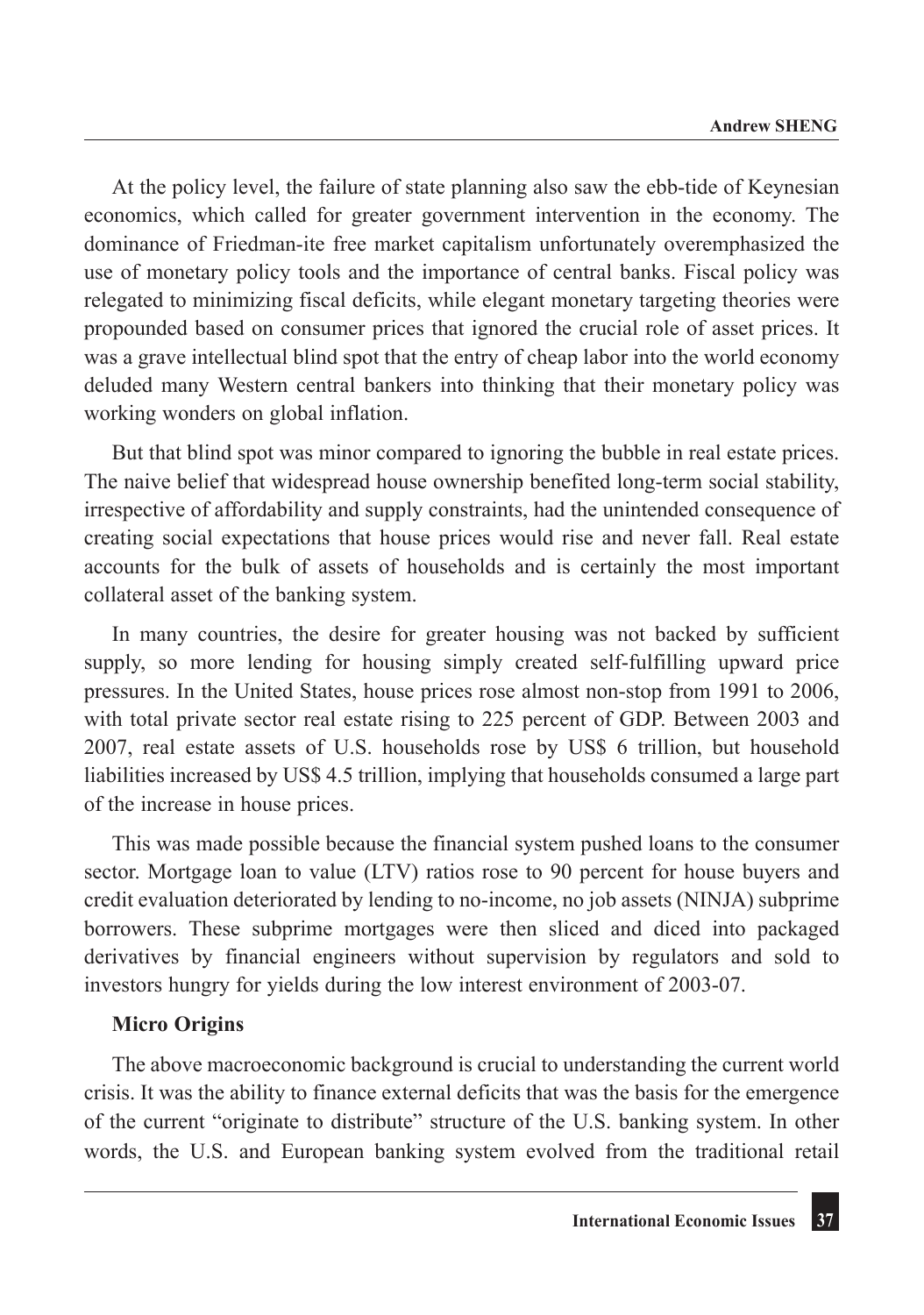deposit-bank lending model to the new wholesale banking model, because they were no longer constrained by domestic savings but could draw on global savings through securitization.

Unlike the 1997 Asian crisis -- a traditional retail banking and currency crisis -- the present crunch was truly a wholesale banking phenomenon with derivative amplification. Because the Asian crisis was a crisis at the periphery, its network effect was limited. But the present crisis is at the center of global finance and is amplified from the United States and Europe to the emerging markets. Therefore, it was significantly larger and deeper.

Excessively loose monetary policies, low interest rates and carry trades made speculation and a "search for yield" the driving motivation for financial innovation. Improvements in telecommunications and computing gave dynamic trading a superior advantage over the conservative "buy and hold" retail investors and pension funds. Hedge funds and investment banks could trade at speed and arbitrage price differentials across markets and products. To satisfy the search for yield, new securitized products evolved to suit investor tastes.

Four elements of financial innovation and deregulation merged to create the toxic products at the root of the current crisis. The first was the plain vanilla mortgage securitized into mortgage-backed paper by government mortgage institutions such as Fannie Mae and Freddie Mac. Securitization meant assets could be moved off-balance sheet into unregulated special investment vehicles (SIVs) that did not require capital. Then accounting and regulatory standards permitted moving such potential liabilities off balance sheet so banks benefited from "capital efficiency," letting leverage increase with the same capital level.

The third was the use of insurance companies and newly evolved credit default swap (CDS) markets to enhance credit quality of the underlying paper. If underlying assets looked weak, a CDS sold by triple-A insurers such as AIG enhanced credit quality. The fourth sweetener was the willingness of the credit rating agencies to give these products triple-A ratings, for a fee.

By slicing traditional mortgages into different tranches of credit quality, collateralizing each tranche with guarantees or assets, the financial engineers "structured" credit debt obligations (CDOs) that smelled like safe triple-A products with higher yields than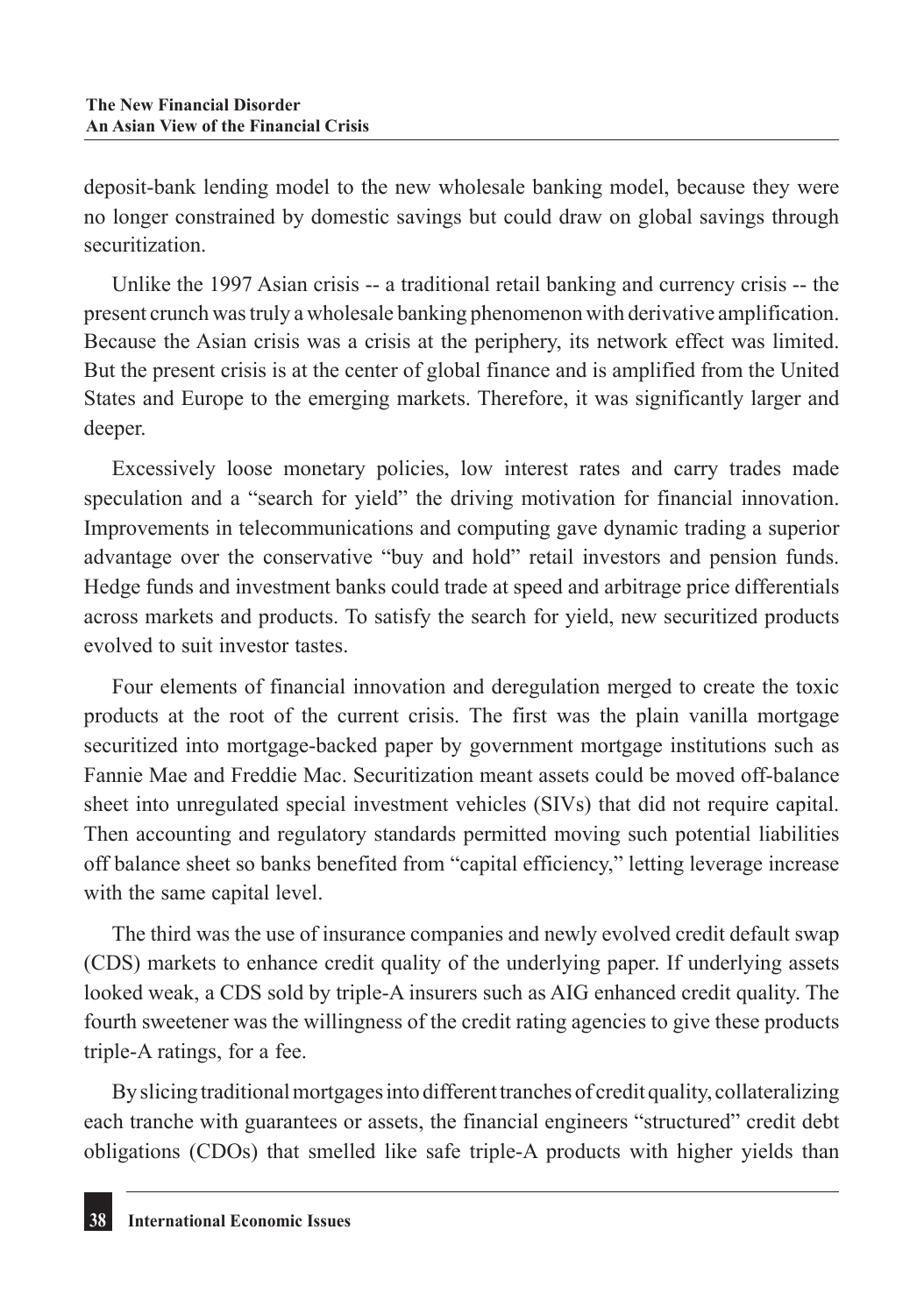government treasury bonds. What investors did not realize was that these products carried embedded leverage that could unravel. By collecting origination fees up front, investment banks, rating agencies and mortgage originators profited without regulation. To assure investors who feared these assets had no liquidity, the issuing banks gave liquidity "conduits" to structured products that were contingent buy-back guarantees. All these were conveniently off-balance sheet commitments.

It looked too good to be true, even to regulators. But they were reassured as the market grew. Time and again, former Federal Reserve Chairman Alan Greenspan and others commented on potential risks, but also said risks were being distributed outside the banking system.

This "black hole" in regulation was in practice the over-the-counter (OTC) market that originated from bilateral transactions between banks and their clients. The largest and most successful OTC market is the foreign exchange market. The advantage of the OTC market is that it is opaque to outsiders, including regulators, but if the product is well understood, it can be a highly liquid market. Derivatives in foreign exchange and interest rate derivatives were supported by central banks because many thought their evolution would enhance monetary policy instruments, as well as enable banks and their clients to hedge market risks.

That protection was so strong that even when Hong Kong, South Africa, Malaysia and others protested during the Asian financial crises that illiquid foreign exchange markets in emerging markets were often manipulated, these charges were dismissed. Too many vested interests were at stake. Emerging market supervisors were too weak to change this bastion of non-regulation, because the winners of superior financial innovation were Western banks.

This "originate to distribute" banking model, plus the OTC market, formed what Bill Gross of fund manager Pimco called a "shadow banking" system. Tim Geithner, the New York Federal Reserve president tapped for U.S. treasury secretary, estimated that this dynamic shadow banking system could be as large as \$10.5 trillion, comprising \$4 trillion worth of assets with big investment banks, \$2.5 trillion in overnight repos, \$2.2 trillion in SIVs, and \$1.8 trillion in hedge fund assets. This compares with \$10 trillion in assets for the entire, conventional U.S. banking system, which means system leverage was at least double what was reported.

During the last decade, central bankers marveled at the phenomenal growth of the financial derivative markets, which conservative fund manager Warren Buffett called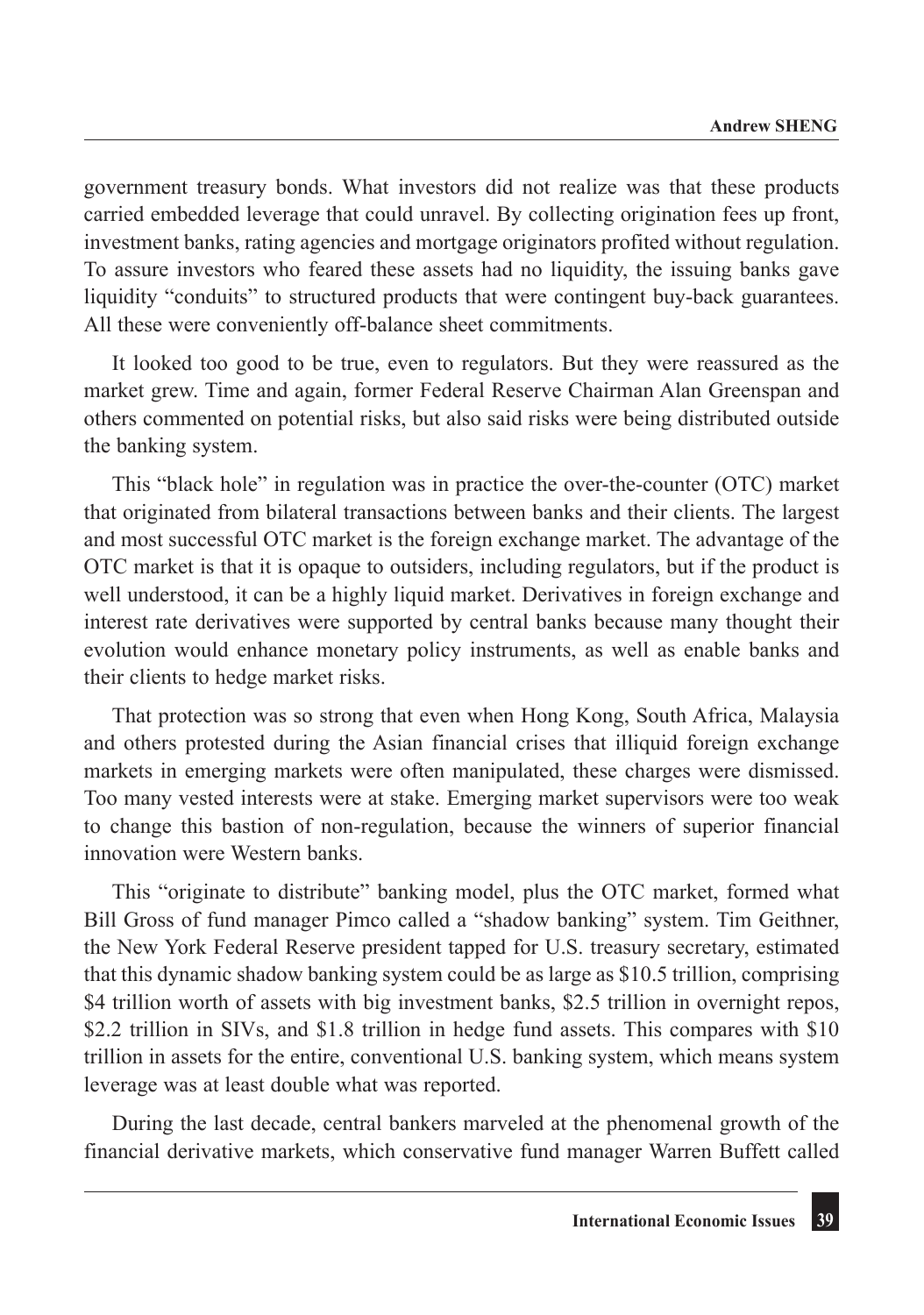"financial weapons of mass destruction." By December 2007, data from the Bank for International Settlements (BIS) showed that the notional value of derivative markets had reached \$596 trillion. About two-thirds of this was in simple interest-rate derivatives, but nearly \$58 trillion was in the rapidly growing CDS market. Exchange traded derivatives totaled \$95 trillion. Together, these derivatives were 14 times global GDP, whereas conventional financial assets -- bonds, equities and bank assets -- were only four times GDP. Market traders reassured everyone that the gross market value of such derivatives were actually much smaller, such as \$14.5 trillion for OTC derivatives.

What traders did not say was that, despite some bilateral netting between market participants, most transactions remained on a gross basis, since there was no clearinghouse to monitor and clear on a net basis. Gross derivatives clearing and settlement (except where bilateral netting applies) could only function if the wholesale market remained highly liquid.

Because most of these markets are bilateral trades, the OTC market works on a sophisticated and complex system of margin or collateral management. For each derivative trade, the primary dealer calls for margin to protect itself from credit or market risks. In a rising market with narrowing risk spreads and volatility, fewer margins are required, cyclically increasing liquidity. Liquidity begets liquidity, creating a classic network effect.

Unfortunately, it also works the other way, pro-cyclically. If volatility increases, the need to call margin and sell assets to realize liquidity would immediately worsen liquidity, widening risk spreads and creating solvency problems for participants. This was experienced by LTCM in 1998, when it did not have enough liquid assets to meet margin calls. Any stop-loss selling of margin collateral at the highest point of volatility by counterparties would immediately precipitate insolvency for LTCM. But this was not immediately transparent to other market players since no single player is fully aware of market positions in an OTC market. There is no single regulator or clearinghouse to monitor counterparty positions. The opacity of the OTC market is its strength as well as its Achilles' heel.

What also was not widely known was that, instead of distributing derivative risks outside the banking system, much of the risk was concentrated within. According to BIS, only 19 percent of OTC trades were with non-financial customers. In the CDS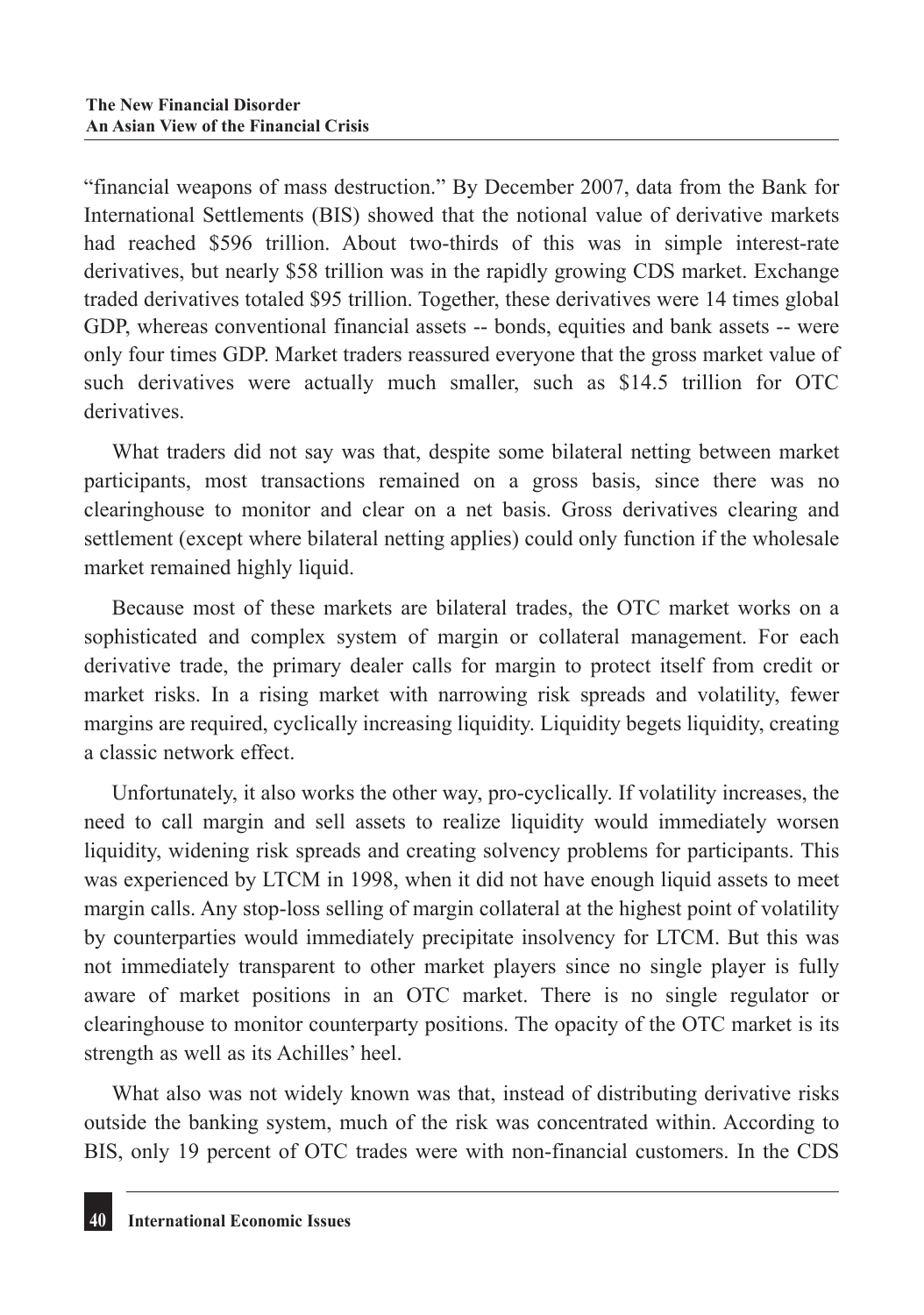market, 2006 British Bankers' Association data said the banks were 16 percent buyers of CDS protection, whereas net protection sellers included insurance companies at 11 percent, hedge funds 3 percent, and pension funds 2 percent. Since hedge funds were never risk holders, they would sell risks back to primary dealers at the first sign of trouble.

We now know that the shadow banking system grossly disguised the true level of leverage, grossly underestimated the liquidity required to support the market, grossly misunderstood network interconnections in global markets, and enabled key players to over-trade with grossly inadequate capital. For example, at the end of 2007, five U.S. investment banks had total assets of \$ 4.3 trillion, but only \$200 billion in equity, giving them an average leverage ratio of 21.5 times. Their combined notional off-balance liabilities of \$17.8 trillion implied further leverage of 88.8 times. They were allowed in 2004 by an SEC rule change to exceed their net capital limits 15 times and start valuing derivatives according to their own risk models, opening up the leverage limit.

Network theory says the hub is robust and efficient so long as the links (network members) continually feed and benefit from the hub. However, if there is any doubt about counter-party risks of the hub, then members are likely to withdraw resources rapidly to protect their own interests. The failure of Lehman Brothers destroyed the myth that any major market maker in global markets was too big to fail.

That failure will go down in history as the trigger that set off the systemic crisis worldwide. Although it had only \$620 billion in assets, Lehman had \$1.6 trillion in frozen counterparty positions. Since Lehman accounted for nearly 14 percent of trading in equities on the London Stock Exchange and 12 percent of fixed income in New York, and it also managed client assets for hedge funds and investors, the liquidity of its counterparties was immediately impaired on default.

The Lehman bonds default caused money market funds to fall below their \$1 par value, so that there were immediate withdrawals from the \$3.4 trillion money market sector. If that sector had collapsed, the liquidity crunch in the United States would have been catastrophic. The irony of the Lehman failure was that it was an effort by the high priests of free market fundamentalism to demonstrate to everyone that they were acting against moral hazard, that no investment bank is too large to fail. But in demonstrating that those who practice bad behavior can be allowed to fail, the effect was to tell the market that others may be allowed to fail. So the best strategy is to cut and run.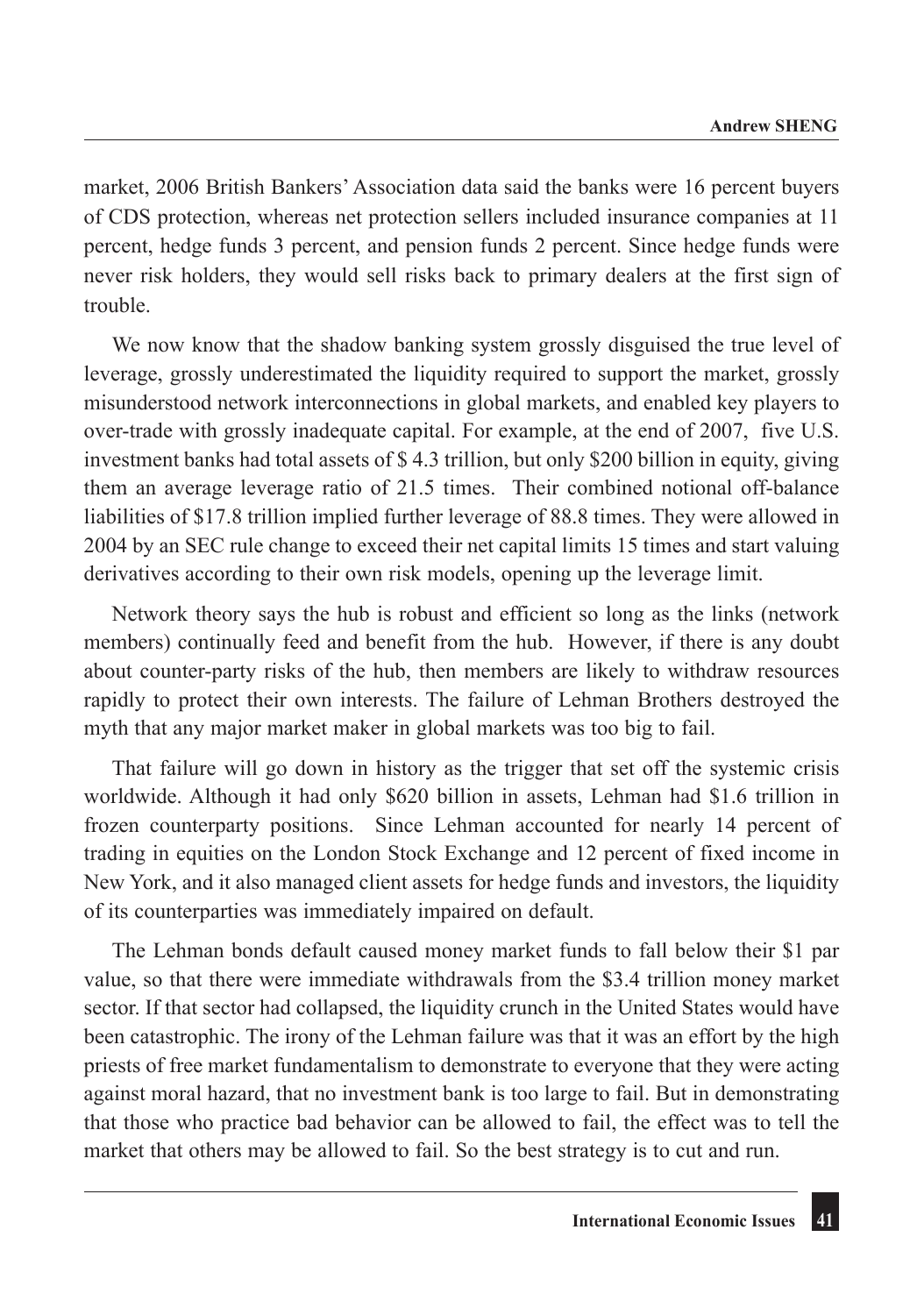#### **Lessons for Asia**

Asians will be hurt significantly through slower world growth and trade, as well as from a weaker dollar. If the U.S. current account deficit adjusts to 3 percent of GDP from roughly 5 percent now, it would cut back \$320 billion in annual exports to the United States, meaning a 13.5 percent fall in imports. This would have a negative multiplier effect in Asia. Asians hold a substantial amount of dollar and euro denominated securities in official reserves, so nations also could be hurt by devaluations of those currencies.

The crisis brings everyone back to reality. But there is a short window of opportunity for reform before memory fades and vested interests get in the way. We know derivatives carry leverage and risks that do not disappear when transferred. Not understanding the nature of derivatives is itself a major risk.

Since finance is a derivative of the real economy, no financial structure is strong unless the real economy is strong. Finance must serve the real economy, not drive it. For too long, Wall Street was paid more than Main Street. We must ensure that the incentive structure is even-handed; financial wizardry cannot be rewarded irrespective of performance. There should be no golden parachutes and pay must be aligned with long-term performance.

Emerging markets must understand they cannot mix the culture of investment banking (where risk-taking is key) and commercial banking (where prudence is vital) under one roof. Glass-Steagall was not fundamentally wrong. Nor can the banking system become totally wholesale; the bulk must remain retail, protect depositor interests and serve business, especially small- and medium-sized enterprises that provide mainstream employment in the real economy.

Not all financial innovation is bad. The plain vanilla type of mortgages and mortgage-backed securities are performing relatively well in the United States and markets such as Hong Kong and Malaysia. Asset securitization can become the backbone of a robust corporate bond market in Asia as well as means of reducing the maturity mismatch of the banking system when it finances home ownership. Just as there is a national drug administration to vet and approve new drugs, there is no inherent reason why financial regulators should not examine, approve and exercise proper due diligence on new financial products.

But the whole philosophy of financial regulation needs to be examined. The recent trend toward creating financial super-regulators was due to the concentration and